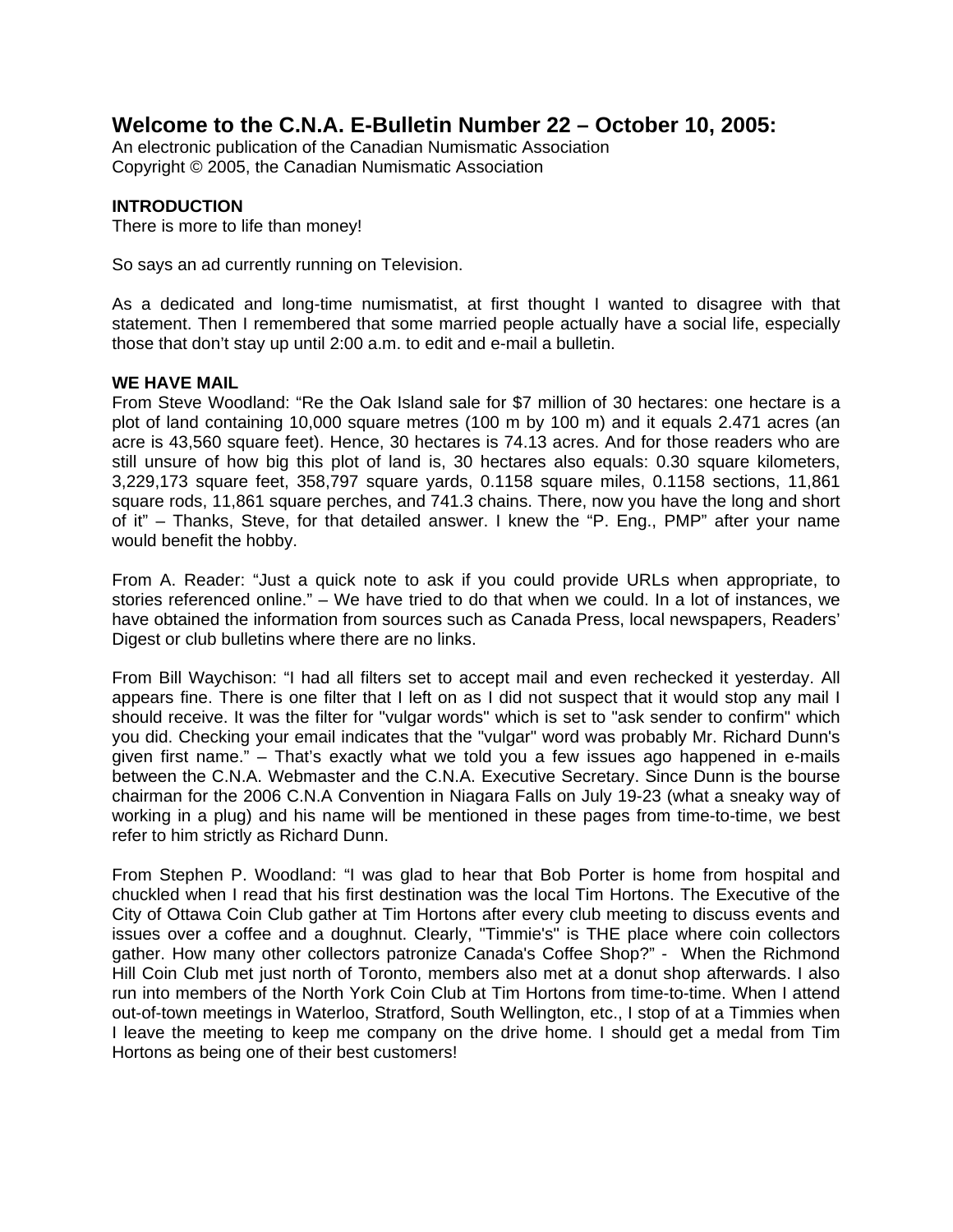## **WHY CANADIANS ARE POORER THAN AMERICANS**

We finally figured out why Americans are, on average, so rich when compared against us Canucks.

David Bach, author of such books as "Start Late, Finish Rich" and "The Automatic Millionaire" – both Number 1 best-sellers on the New York Times list – was in Canada speaking to 2,000 people in Toronto. He told his audience that you can still save money even if you are older, even if it's only \$5 a day. All you have to do is cut out the small expenses. He calls it the Latte Factor. At my two French vanilla Hot Cappuccinos per day, he is right on the money.

Do you understand what he is saying? Stop going to Tim Hortons!

Give up my Tim Hortons? Not in Canada, eh!

## **ROBBERY AT OUR FAVOURITE COIN COLLECTOR'S WATERING HOLE**

Well, you just barely started reading this bulletin and already two mentions of Tim Hortons. But since we know that all good things come in threes...

We didn't realize that some people desperately wanted some of those sought-after Poppy Quarters and would go to any length to get them.

A Tim Hortons Donut Shop in Newmarket, just north of Toronto, was robbed on October 7. Two people with masks and toques entered the store with shotguns wrapped in towels. An alert customer saw what was going on and called 911. The police were on the scene in minutes, surrounded the place and told the people inside to come out. Everyone did. And every one of them was an employee.

Somehow, the two robbers with their shotguns and an indeterminate amount of money were nowhere to be found. Knowing the daily volume of the average Tim Hortons, my guess is that they got away with thousands. If they really wanted some Poppy Quarters, they could have ordered them from the Royal Canadian Mint at a slight up-charge like the rest of us did.

Be on the lookout for Poppy Quarters with white powder on it, which is one fact that the police APB failed to mention, which might be because every police car has icing sugar and other donut residue in it. If you don't believe me, just check all the police cruisers in the parking lot of your local donut shop.

## **COLLECTING RED DYE PAPER MONEY**

In the last issue I asked if there was a market for paper money that contained red dye as a result of a bank robbery. Well, the notes just became a lot more common.

York Region Police, responsible for the geographic area just north of Toronto, are hoping red dye will lead them to the man who robbed a bank in Richmond Hill this past Wednesday.

A man walked into a Scotiabank branch around 3:15 p.m. demanding cash and claiming he had a gun. A teller gave him money and he fled, but not before an anti-theft dye pack inside the cash exploded.

Most of the stained money was left in the parking lot and investigators believe the man is still covered in dye.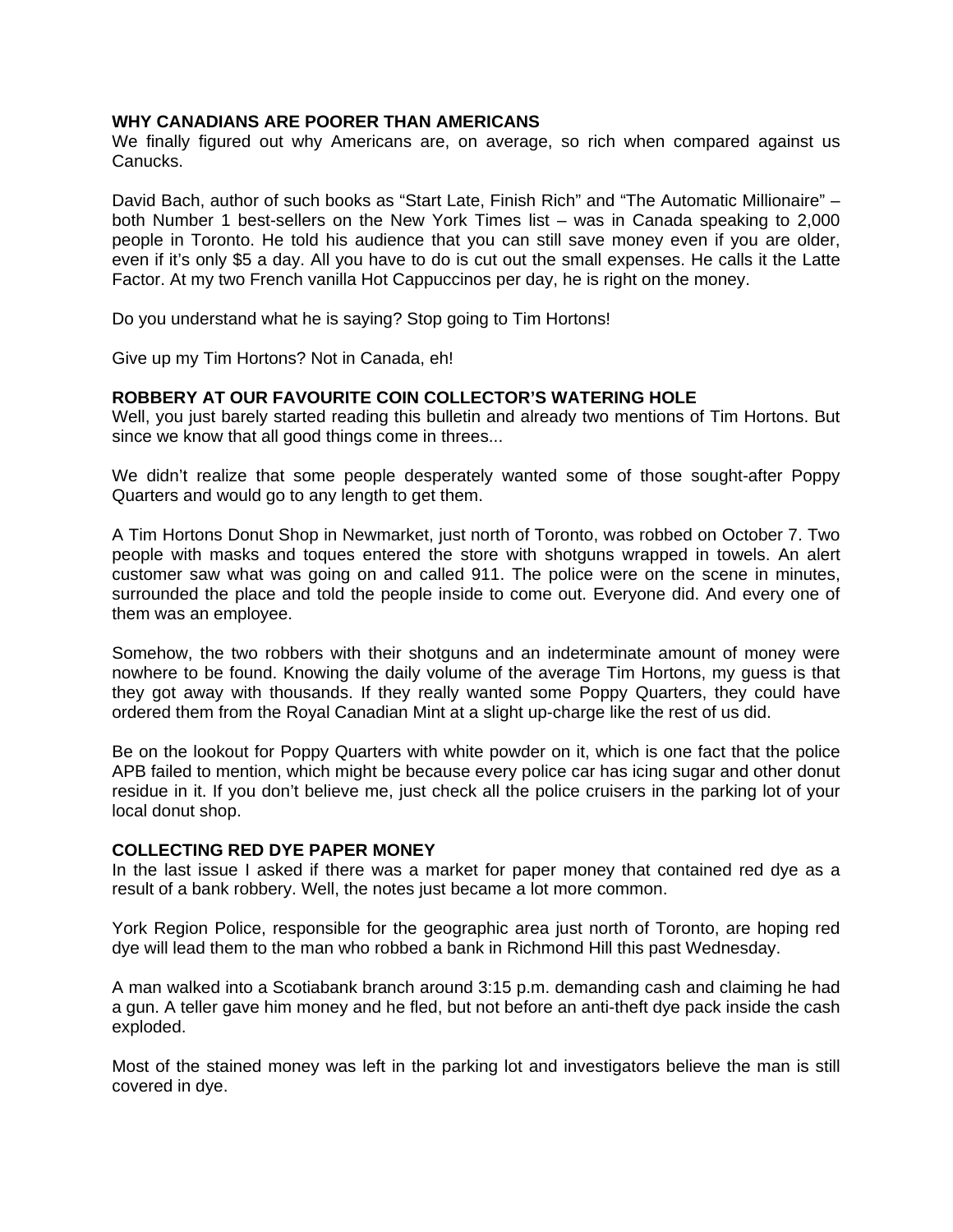If you see someone with a red face and hands, ask him if he just came back from the Bahamas. If he says no, call the police.

## **DEAD FINANCIER ACCUSED OF LAUNDERING MONEY FOR MAFIA, VATICAN**

Quick, name some of the word's largest banks, past or present.

We are willing to bet that most of you said Bank of America. Even us Canadians are touched by it, every time we obtain a bank draft in U.S. funds. Possibly Chase Manhatten? Beyond that, nothing huge comes to mind.

Not many people think of Banco Ambrosiano, the bank that has been embroiled in controversy since its head, Roberto Calvi, was found hanged in London, England 25 years ago. But the world press is bound to feature front-page stories regularly now that five people are on trial in Italy for the banker's murder.

His death was originally ruled a suicide but revealed two years ago to be a homicide, with all the ingredients of a good whodunit – organized crime, financial scandal, money laundering for the Mafia and the Vatican, and chicanery in the most confidential corridors of religious power and the equally secret affair of freemasonry.

Roberto Calvi, an Italian financier with ties both to the Vatican – hence his nickname "God's banker" – and the Mafia, in 1983 begged John Paul II to step in and save his bank from collapse, the Times of London reports. Two weeks later, on June 19, he was found hanging by an orange rope tied in a lover's knot from scaffolding underneath one of the nine arches of Blackfriers Bridge in central London. The 300-meter, 18th century tone structure spans the River Thames.

Almost a quarter of a century later, the trial began in Rome for the five accused killers of Calvi, 62. After brief opening statements on October 6 in a courtroom inside a top-security jail, the trial was adjourned to Nov. 23 at the request of a defense lawyer needing time to prepare.

The prosecution will argue the accused lured Calvi to London to kill him after he held onto millions of dollars he was laundering for the Mafia and also stole from financier Licio Geli, head of the illegal Masonic Lodge, SP2. The banker had been appealing a four-year jail sentence for illegally exporting currency. The day before his body was found, he was fired in absentia as head of debt-ridden Banco Ambrosiano, at the time Italy's largest private banking group. Its collapse triggered one of Italy's biggest banking scandals. The Vatican eventually paid out a quarter of a billion dollars to Ambrosiano creditors, denying legal responsibility but admitting "moral involvement."

There were two British inquests into his death. The first said suicide, the second, a year later, returned an open verdict. But the findings of forensic scientists who exhumed his body led Italian judges to reopen the case. Calvi's pockets were stuffed with bricks, apparently to weigh down his body, and cash. He was carrying a forged passport. Forensic scientists said the absence of dirt on his hands and brick dust under his fingernails showed he had not touched the bricks or climbed the scaffolding. They concluded his throat injuries indicated strangulation, not hanging.

Some people believe he was the victim of a well-disguised Cosa Nostra hit to cover up the Vatican Bank's involvement with the Mafia.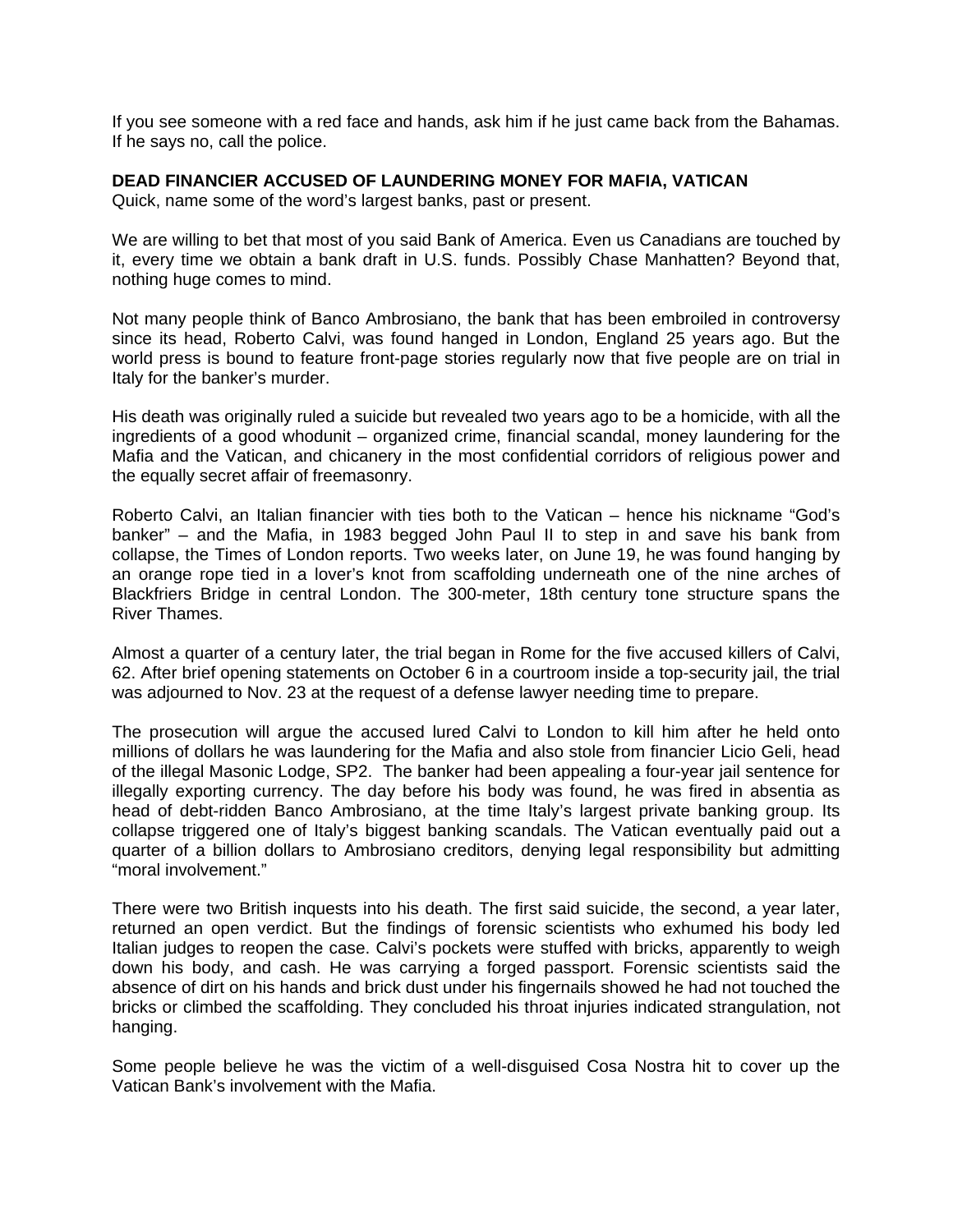If banking history interests you, stay tuned for details about the trial!

# **C.N.A. NOVEMBER 12 WORKSHOP NEARLY SOLD OUT**

Each and every seminar and workshop hosted by the C.N.A. at Humber College, located in the northwest end of Toronto, has been sold out since their inception in 1991.

Part of the reason is the fact that these courses have received much praise from previous participants, the instructors are well-known and respected in the numismatic community, and the number of students is deliberately kept to a smaller number. This assures time for one-onone discussions on issues of concern in the instructors' areas of expertise.

Another reason is the promotion. A write-up and advertisements appeared in the CN Journal. The C.N.A. Website lists full details, including sign-up instructions. Various members of the C.N.A. Education Committee spoke at local coin club meetings. Local coin club bulletins within a 300km radius mentioned details to their members.

If the above publicity doesn't do it, a full-page write-up in Canadian Coin News, published by Trajan Publishing, in the October 4 issue, again will assure a sell-out.

Brian Cornwell, one of the instructors, is the president of the International Coin Certification Service (ICCS) and a columnist on the fine art of grading for Canadian Coin News. His son, Scott will assist him in the "Coin Grading & Counterfeit Detection" session.

Susan Maltby, a professional conservationist and a columnist on the subject for Coin World, will cover "Coin & Paper Money Preservation."

If you wish to attend, go to www.canadian-numismatic.org for full details, then e-mail us promptly at cnainfo@look.ca to reserve your spot before remitting payment. Or telephone (416) 223-5980.

## **JAY LENO'S eBAY FINDS**

Every once in a while, talk show host Jay Leno will mention a few items that were recently auctioned off on eBay He then asks his audience to vote if they think the item sold or didn't sell.

On a recent episode, the audience didn't think a tanned frog change purse would sell, partly because the starting bid was \$49.00. Well, it was made from a real frog. After only 8 bids, it sold for \$426.00.

Another collectible covered was an 1895 "Jesus" rookie card from a bible set, starting at \$2.99. It sold for \$71.04 after 9 bids. Obviously, it was not autographed.

The Knight Rider original Kitt car (you're old enough to remember the famous car in the TV series) started at an unbelievable give-away opening bid of \$1.19. By the time 182 bids were received, it sold for \$22,995.81. Wow, twenty-two thousand times opening bid! Or, as some people will say, just normal for eBay.

# **WHY IS A DOLLAR OFTEN CALLED A BUCK?**

The following bit of numismatic history, written by Cecil Goulding of Winnipeg, MB, appeared in a recent issue of Reader's Digest: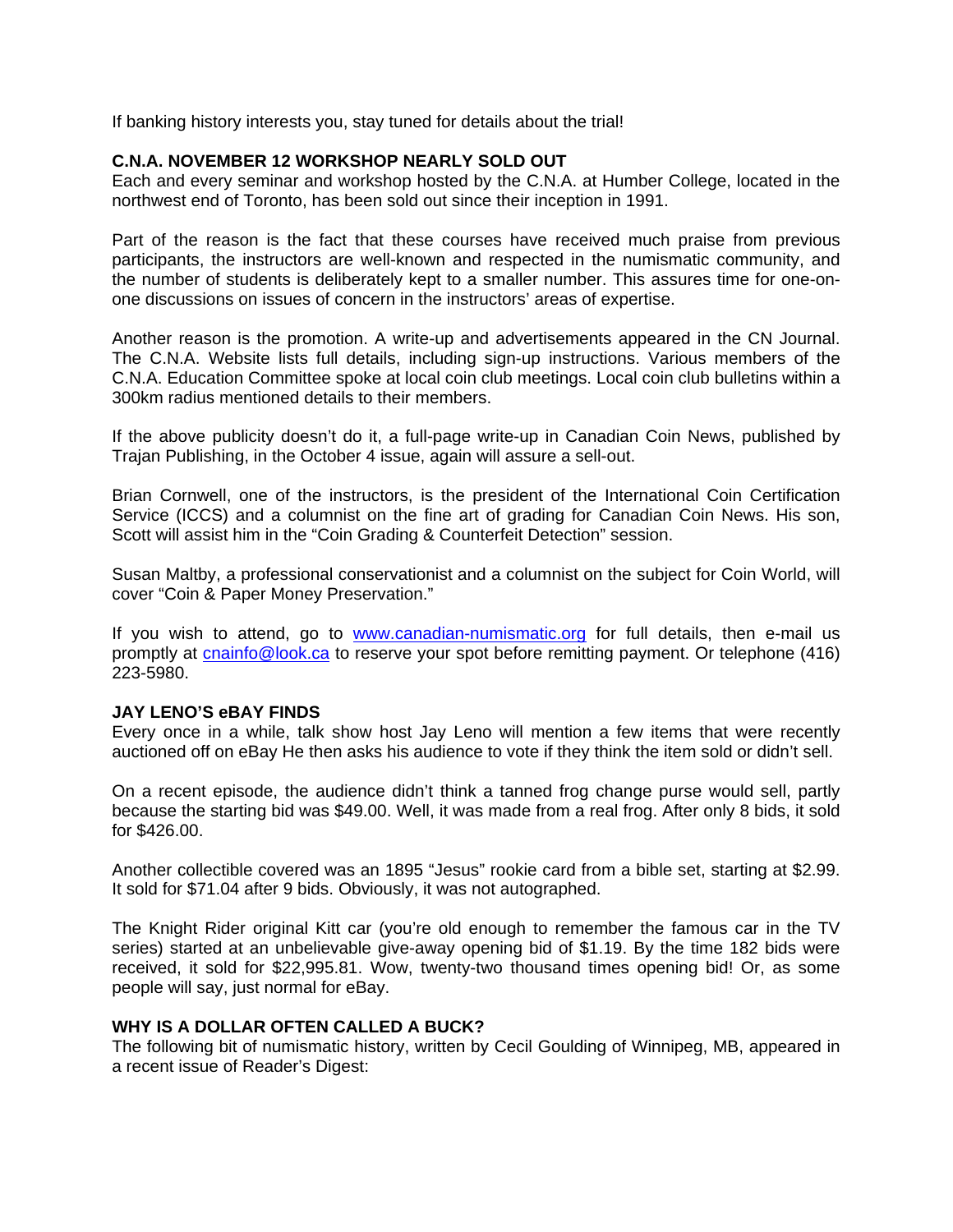The earliest reference to a buck as a unit of currency may be a 1748 quotation that refers to someone "being robbed of the value of 300 bucks." While etymologists have been puzzled about its origins, we do have a few clues as to how "buck" as a term of currency may have originated. In all likelihood, the term comes from the use of buckskin or buck hide as a commodity of exchange when colonial Americans traded with native Americans.

Though the skins of both male and female deer were traded, the skin of the male – the buck was more highly valued.

By the first half of the 18th century, more than half a million buckskins were traded annually in frontier America. Buckskins had become a unit of exchange as well as a measure of wealth, and by the middle of the century, bucks had become identified with dollars.

# **IS CANADA RE-ISSSUING TWENTY CENT COINS**

Now that the Canadian dollar has hit a 13-year high against the U.S. dollar, if it goes still higher, will Canada consider issuing a circulating 20-cent coin that would be worth 25 cents U.S., like we did in 1858?

If some of David Dingwall's ideas and vision have rubbed off on other Mint personnel, are we really far off the mark?

## **THEFT OF RARE MAPS IN NEWS**

Since some coin dealers are also into many other collectibles, we thought we would tell you about the theft of rare maps that you might have purchased, not knowing their origin, at very attractive pricing.

The New York Times reports that E. Forbes Smiley III has been charged with theft of rare maps.

A library worker's discovery of an X-Acto knife blade on the reading room floor near Smiley at the Beinecke Library at Yale on June 8 was the first hint of trouble. By early afternoon, librarians had video images of Smiley removing from a book an antique map valued by Yale at \$150,000 (U.S.). Later that day, police say, they found in his jacket a fragile map that appeared to have been taken from a  $17<sup>th</sup>$  century book. Others that also appeared to be stolen, worth more than \$700,000, were in his briefcase.

Now librarians and curators, alerted by the U.S. Federal Bureau of Investigation, have been sent scurrying to their stacks to make sure their books are intact.

Charged with larceny in the first degree in New Haven, Smiley pleaded not guilty recently and has said little about the case beyond the assurances he initially gave the police that the maps were his and that he simply was comparing them to others at the library.

The New York Public Library and the Boston Public Library have acknowledged maps may be missing from their collections and Smiley's visits are being scrutinized for any possible link.

Smiley has been buying and selling rare North American maps and atlases for more than a decade. Many of the customers who bought his wares are cautiously reviewing their purchases. "This is just the tip of the iceberg," W. Graham Arader III, a dealer considered by many to be pre-eminent in the world of antiquarian maps, said of the New Haven case. Arader, a former trustee of Yale's library system, said he had to nag the university to install the cameras that ultimately helped nab Smiley.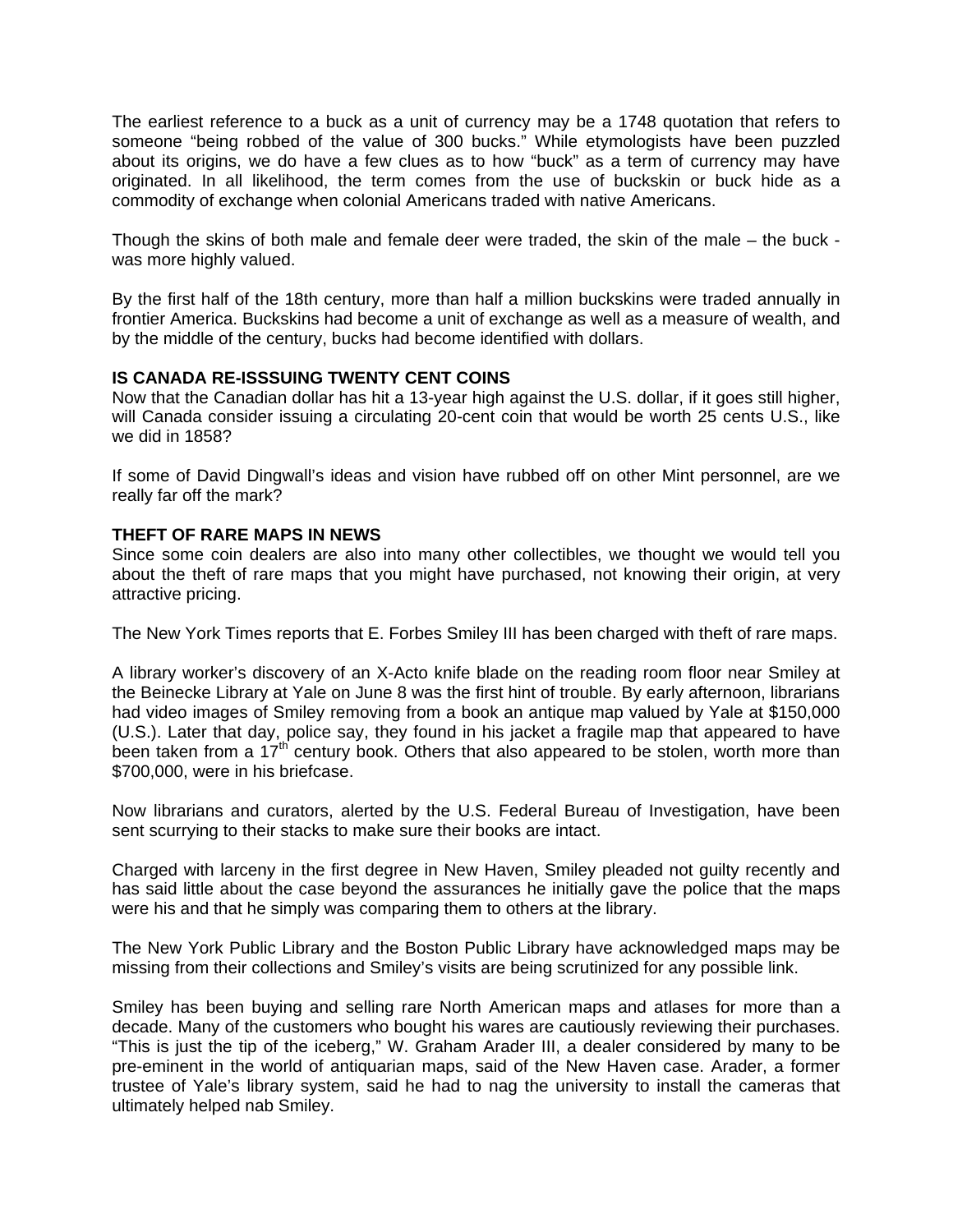Arader said he has been warning clients for years that Smiley' prices were too good to be true. "A lot of people will have to return stuff, because it's stolen," he said.

Collectors and dealers may have to forfeit the maps – or the tax deductions, if it turns out they have donated the documents to libraries or institutions.

#### **SAFETY DEPOSIT BOXES DANGEROUS TO YOUR HEALTH**

Bank employees are credited with saving a Vaughan, Ontario man who was tortured for three hours by kidnappers seeking money from his safety-deposit box.

The 24-year-old man was kidnapped from his home by three men at about 5 a.m. and taken to an apartment on Finch Ave. in Toronto, police said. The victim was beaten with fists and weapons for more than three hours, and stabbed repeatedly.

Later that morning, a gun was placed to the man's head and he was taken to a Bank of Nova Scotia branch on Bathurst Street in Thornhill, just north of Toronto, where the assailants thought he had a safety deposit box.

The man staggered into the bank where employees noticed his injuries. They called police who arrived in less than 10 minutes and arrested one of the suspects. Lance Burkhard, 21, is charged with 19 offences, including kidnapping, forcible confinement and assault with a weapon. Police are seeking two more men.

#### **WHERESWILLY TRACKING WEBSITE**

At the recent coin show in Guelph, Ontario, hosted by the Waterloo Coin Society and the South Wellington Numismatic Society, we were handed a Canadian \$5 note overprinted "My Journey Began in Kitchener-Waterloo ON – www.WHERESWILLLY.com" on the back. The face of the note was stamped "Follow the Money and Join in on the fun" – Please enter serial # of this \$5 note @ www.whereswilly.com – Canada's #1 \$\$ Tracking Website!!

### **THE B.C. \$10 AND \$20 PATTERN COINS OF 1862**

With the interest created in the British Columbia \$10 and \$20 pattern gold coins of 1862 because of their inclusion in the auction held in conjunction with the recent C.N.A. Convention in Calgary, The Shoreline, official publication of the North Shore Numismatic Society, included an article on these pieces by Gene Simms.

During the gold rush of 1858 there was a pressing problem of not enough coins to exchange for gold dust. Not only was there an extreme shortage of coined money but, in spite of repeated requests to Great Britain to supply the colony with quantities of hard currency, only a comparative trickle of silver coins arrived. The colonial government attempted the issue of government notes, which first appeared in January 1862, and while this may have brought some temporary relief, they were eventually all redeemed by the government. The rapid growth of the British Columbia population in the next few years made the currency problem even more severe.

With an eye to accommodating the miners who were forced to go to San Francisco to have their gold assayed, and to keep the business in the colony, an Assay Office was established in New Westminster and completed by the Royal Engineers in May 1860. At that time, there were no provisions made for a mint but a campaign for such an institution at New Westminster was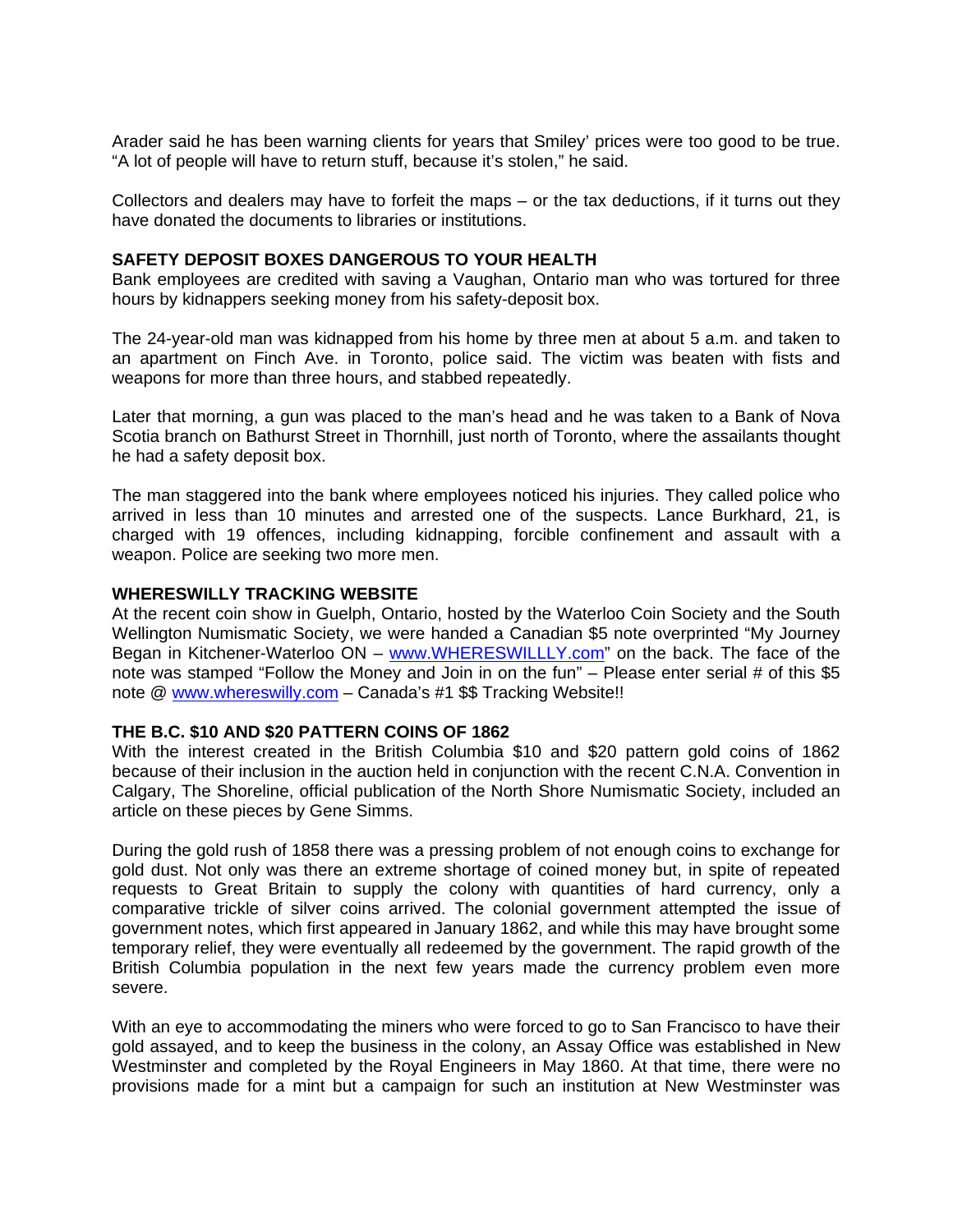being pushed by The British Columbian newspaper, while the Victoria papers sought the mint for the island capital.

In the fall of 1861, encouraged by rich discoveries of gold in the Cariboo Region and the ongoing currency crisis, Governor Douglas was forced to consider issuing colonial coins. He sought permission from Her Majesty's government in November 1861 to set up a coining plant in connection with the Assay Office that had previously been established in New Westminster, to erect a mint and other important government buildings, including the Assay Office, Post Office and the Land Tittle Registry.

The Treasurer of British Columbia gave the government Assayer permission to travel to San Francisco to purchase the necessary coining equipment. The commission for the design and striking of the 10 and 20 Dollar dies was given to Mr. Wagner of Vanderslices Silver Manufacturing also located in San Francisco. The dies were engraved by Albert Kuner who struck several trial pieces in silver, which were sent to British Columbia along with the dies.

In April of 1862, \$5,085 of equipment arrived in New Westminster and was taken to the mint building. Governor Douglas refused to grant any further money to install the equipment and told Capt. Gosset to store it. However, as a result of a violent protest by the Treasurer, he finally agreed to the outlay of the unspent balance of the original mint appropriation of £1,500. The Royal Engineers helped set the Machinery up but when Capt. Gosset asked Governor Douglas to appoint an engineer to run it, Douglas replied he did not wish the mint to operate. Captain Gosset refused to be put off. All that Douglas would finally agree to was that £100 in British Columbia gold pieces could be minted and displayed at the London Exhibition. However, when the sample gold coins were struck, the Governor would not allow them to be sent. Again under pressure from the Treasurer, he relented and permitted 18 Ten Dollar coins and ten Twenty Dollar coins to be produced and sent to the exhibition, with the stipulation that they would be melted down for bullion following the Exhibition.

Treasurer Gosset was allowed to keep two specimens as Mint souvenirs. The few surviving pieces were probably acquired by senior members of the government as souvenirs. These issues must be considered patterns, as British Columbia had not received permission from the Crown to strike coins.

## **PRINCES' GATES TO RECEIVE FACELIFT**

Your E-Bulletin editor was involved with the Canadian National Exhibition (C.N.E.), the world's largest permanent exhibition. As chairman of the coin exhibit located in the Arts Crafts Hobbies Building, I rounded up displays that would appeal to the non-collecting public. As well, I arranged with C.N.E. management to obtain the rights to the official C.N.E. souvenir medal, which were struck by Interbranch International Mint in bronze and silver. The obverse that appeared each year, other than the centennial year, was the Princes' Gates located at the east entrance to the Exhibition Grounds.

After a competition, the City of Toronto has announced that the eastern area of the Exhibition Grounds will receive a makeover. The Princes' Gates, built in 1927 to mark Canada's jubilee, are surrounded by roads that make the gate area rather inaccessible to pedestrians and tourists. It will contain pedestrian friendly granite benches, sculptural street lighting, green space as far as Fort York, an area suitable for small concerts and a group of ten columns, identical to the diameter and height of the columns on the Princes' Gates. Each of the columns will be dedicated to a Province.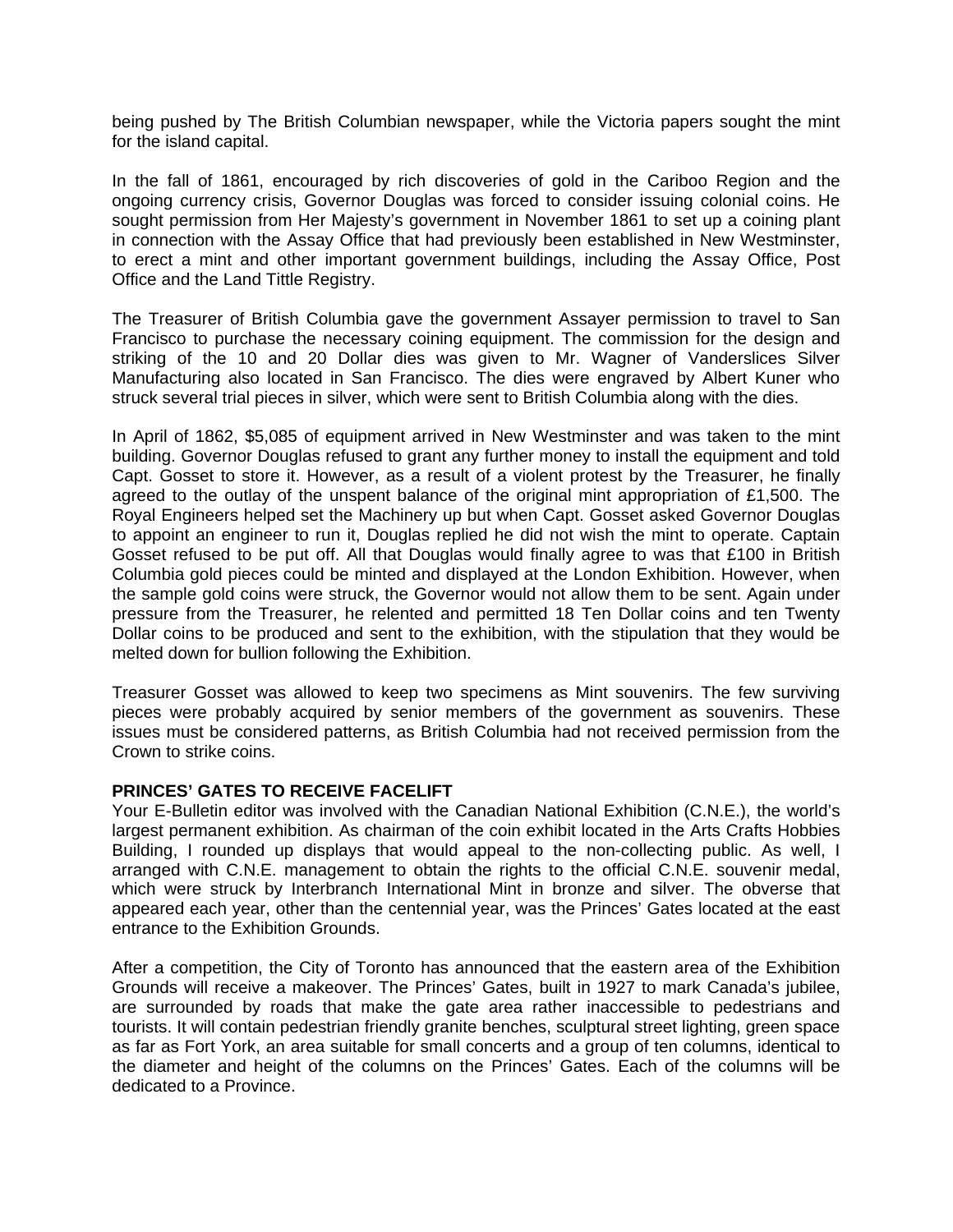I can't wait for the C.N.E. board to change their mind and provide complimentary space to hobby groups again, so that we can incorporate the new look in another official C.N.E. medal.

#### **HUMOR IN CLUB BULLETINS**

There is only so much numismatic humor to go around. I mean, look at the contents of this bulletin, where we forever talk about anything to do with "money." A number of club bulletins have also resorted to publish some "filler" non-numismatic jokes. A recent bulletin of the Stratford Coin Club contained the following:

Did you hear about the local country club that was determined to be politically correct? Instead of saying the golfers have handicapped, they say they're stroke-challenged!

Q: What's the difference between a golfer and a fisherman? A: When a golfer lies, he doesn't have to bring anything home to prove it!

Why do you have to "put your two cents in"...but it's only a "penny for your thoughts." Where's the other penny going to?

How important does a person have to be before they are considered assassinated instead of just murdered?

I left the mother-in-law joke out to save you the trouble of having to write in to complain.

# **TORONTO'S NEW CITY HALL FEATURED ON MANY MEDALS**

As I picked up the Toronto Star last Sunday, an article about Toronto's new City Hall caught my eye. Over the years, I must have accumulated something like 50 different medals featuring the building.

One of the medals was issued by the Toronto Coin Club, which has the distinction of being the first authorized object to feature the copyrighted design of the building as well as being the only item released prior to the official opening of the new City Hall. When Interbranch was purchased by Johnson Matthey (of precious medal refinery fame), I acquired the remainders of their inhouse issues, over-runs of customers' orders, salesmen's samples and the contents of their display cases. These included a nice variety of length-of-service and presentation medals from private companies and the Canadian government, as well as a number of medals featuring City Hall. Included amongst the thousands of medals, mostly in bronze or nickel but also containing a number of silver pieces that accidentally wound up in the buckets containing the nickel items, were about 50 different medals containing the new City Hall. Until then, no-one knew about most of these pieces.

The Toronto Star article mentions a few monetary connections to City Hall. For example, one of the pieces of artwork in the lobby is made of nails where you can watch a coin fall through a maze of metal. And the City Hall's garage is voted the best place in Toronto for making a payoff (if you have not been following the \$87 million computer scandal inquiry, you not only won't find it funny, but you have no idea what it means).

Other interesting statistics mentioned:

- the parking garage has 2,400 parking spaces, making it one of the world's largest underground parking lots

- the exquisitely curved towers allow civil servants to spy on each other

- because of its shape, there are no corner offices for the bureaucrats to bicker over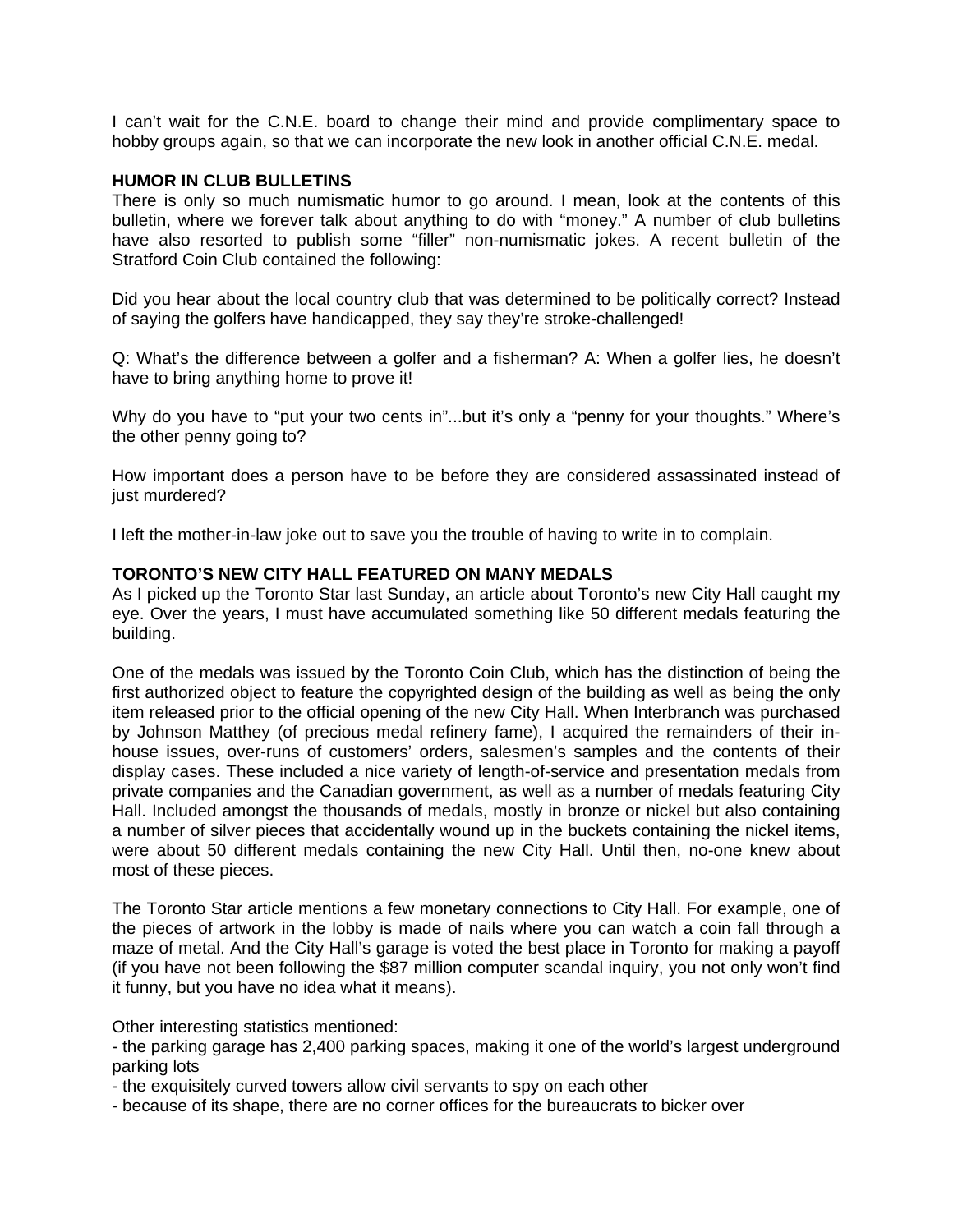- it is the home to Henry Moore's The Archer, the most often visit piece of public art in the city

- the competition to design New City Hall drew 510 entries from 42 countries

- it houses a piece of the Berlin Wall

- it is the home of a lot of pigeons, thanks to the hotdog, ice cream, pretzel and french fries vendors

- it came into being the same day the Beatles released "Yesterday" and the same day as Ringo Star's first-born, Zak

- it shares its anniversary date with Hadrian's Wall (in the year 122), the first running of the New York Marathon (1970) and the release of the Super Mario Brothers video game (1985)

- it makes a great postcard!

# **FLYING TO COIN CONVENTIONS COULD BE DANGEROUS TO YOUR HEALTH**

Have you flown to a coin convention and the first thought you had when you were exposed to a bit of turbulence was to sue the Federal Aviation Administration? When you saw the flight attendant roll the cart down the aisle, did you think your life was in grave danger, to the point where you will never make it to the convention and immediately contacted your lawyer to have him sue the airline?

There you go, thinking I am crazy and asking stupid questions. But am I really off the mark? Read on.

A union for flight attendants has sued the Federal Aviation Administration and U.S. Labor Secretary Elainbe Chao, claiming they failed to ensure the health and safety of workers in the airline industry. The Association of Flight Attendants said crews are subject to hazards such as turbulence, sudden changes in cabin air pressure, unwieldy service carts, exposure to toxic chemicals, unruly and sick passengers and threats of terrorism.

I always thought that turbulence was an act of God, but apparently the FAA and the Department of Labor are to blame. And how about those darn unwieldy service carts! Don't you recall reading the statistics about how many people had to be taken to hospital or died because the carts ran over them or smashed into their seat when they ordered a ginger ale? And if flight attendants can sue for sudden changes in cabin air pressure, should us poor passengers not be included in the law suit as well? Or are you one of those unruly and sick passengers they are talking about?

And you coin dealers thought you had it bad at your job: sitting at a show all week-end having to endure the drooling of potential customers over the material in your show cases; the incessant small-talk with customers considering spending a few thousand dollars; making sure you get out of bed on time because you agree with show organizers that you should actually be manning your table when the show opens to the public in the morning.

# **STREETS ARE PAVED WITH.....?**

John McPhee, Editor of the City of Ottawa Coin Club bulletin, published an interesting statistic recently. He stated that Ottawa streets are paved, not with gold as the saying goes, but with copper. In 27 years, he has found 93 coins and 2 banknotes for a grand total of \$45.62. The coppers made up 89% of the coins, which many people disdain to stoop and recover.

Your C.N.A. E-Bulletin Editor has had a very similar experience, remembering that he once found, among all the cents and the odd quarter, a \$20 note.

Did anyone find something rare or really unusual that they want to tell us about?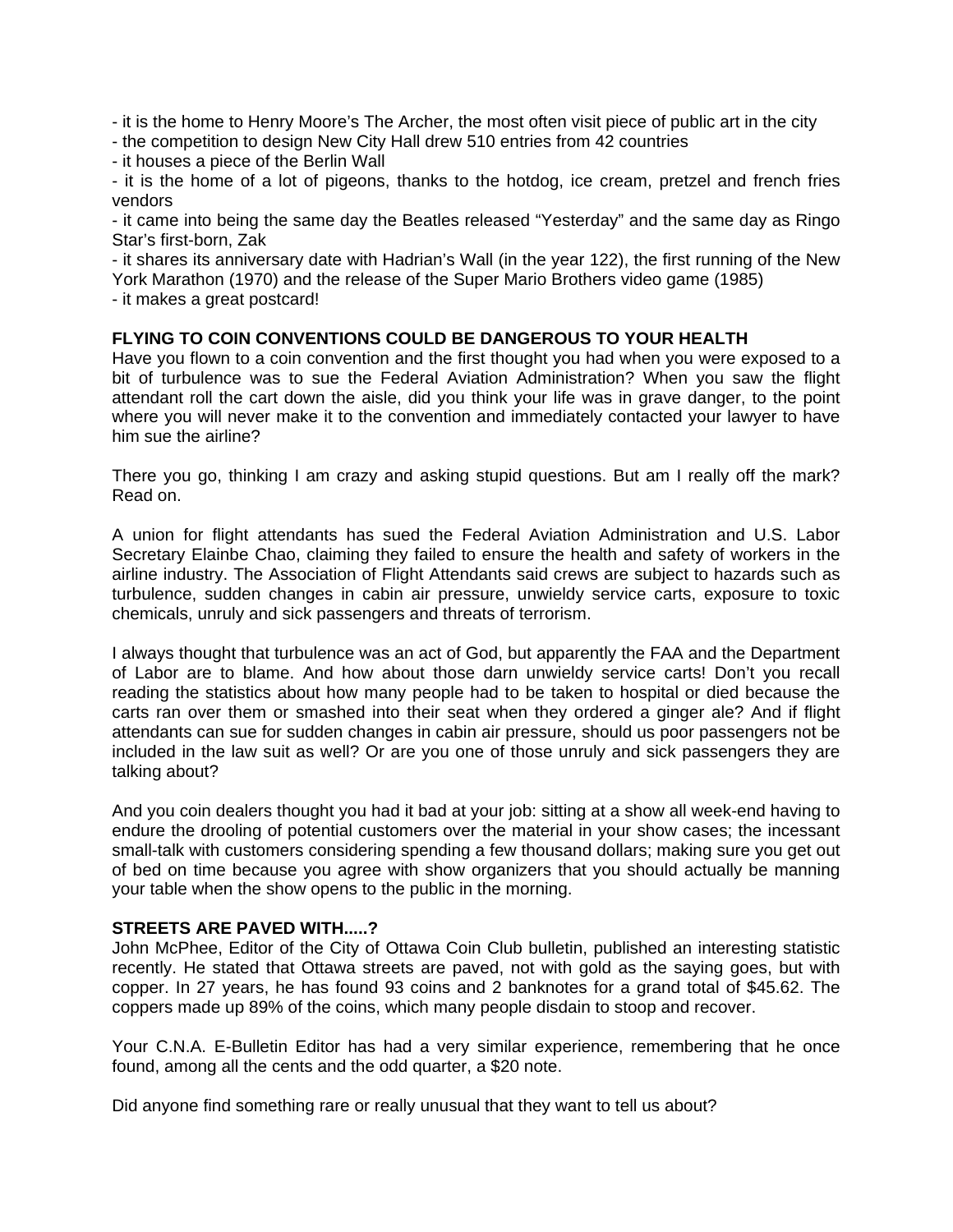#### **SHOW BUSINESS**

October 22, Fredericton, NB - Atlantic Provinces Numismatic Association Fall Convention, Fredericton Inn, Regent at Prospect Sts. Hours: 10 a.m. – 5:00 p.m. Admission \$2, under 12 free. Hosted by the Fredericton Coin Club. Information from Richard Bird at rbird@unb.ca or 506-450-3106.

October 23, Stratford, ON - Stratford Coin Club's 43<sup>rd</sup> Annual Show, Festival Inn, 1144 Ontario St. Hours: 10 a.m. to 4 p.m. Admission \$2. Penny draw. Information from Larry Walker at (519) 271-3352.

October 28-30, Strongsville, Ohio – Warrensville Heights Coin Club's 43<sup>rd</sup> Annual Coin Show, Michaud'ss, 16808 Pearl Rd. 120 tables. Information from Al Horvath, P.O. Box 391441, Solon, Ohio 44139.

October 29 - 30, Toronto, ON - TOREX, Radisson Admiral Hotel, 249 Queen's Quay West, Admiral's Ballroom. Hours: Sat. 10 a.m. to 5 p.m.; Sun. 10 a.m. to 3 p.m. Admission \$6. Information from Brian Smith at (416) 861-9523. Web site: torex.net. The C.N.A. will be manning an Information table. Visit us to browse through the C.N.A. Correspondence Courses, join the C.N.A., or just to say hello.

Hey, remember, if you don't contact us with your own show information you most likely won't get a free listing.

#### **CONCLUSION**

With the change-over from dial-up to high speed and the revamping of our e-mailing list, we hope that all 2,300 people on our mailing list are now receiving each issue. We know that some did not receive it because our ISP took this E-Bulletin to be nothing more than junk mail. And after reviewing some of the things we have published, I fully agree.

All back-issues will be posted on the C.N.A. Website at www.canadian-numismatic.org shortly. If you are missing any prior to this issue, which is number 22 (since January 15, 2005, with over 200 MS Word pages, not bad!), please download them from there.

Because of the revamping of our mailing list and for the benefit of newer subscribers, let us explain why this bulletin is addressed to you the way it is. We have created folders for groups of e-mail addresses. The e-mails beginning with the letter "a" are in either folder "CNA-A" or "CNA-AA." The same goes for every other letter of the alphabet, with some combined (i.e. CNA-XYZ). E-mails beginning with a number will be placed in its own folder "CNA-123." Some of you might be receiving this after some absence because we also corrected a few typos.

John Regitko Your C.N.A. E-Bulletin Editor Canadian Numismatic Association

*The Canadian Numismatic Association is a not for profit organization devoted to serving those who enjoy coin collecting/numismatics by promoting fellowship, communication, education and providing advocacy and leadership for the hobby.* 

*If you have a comment to make, or would like to submit an item for publication, email:*